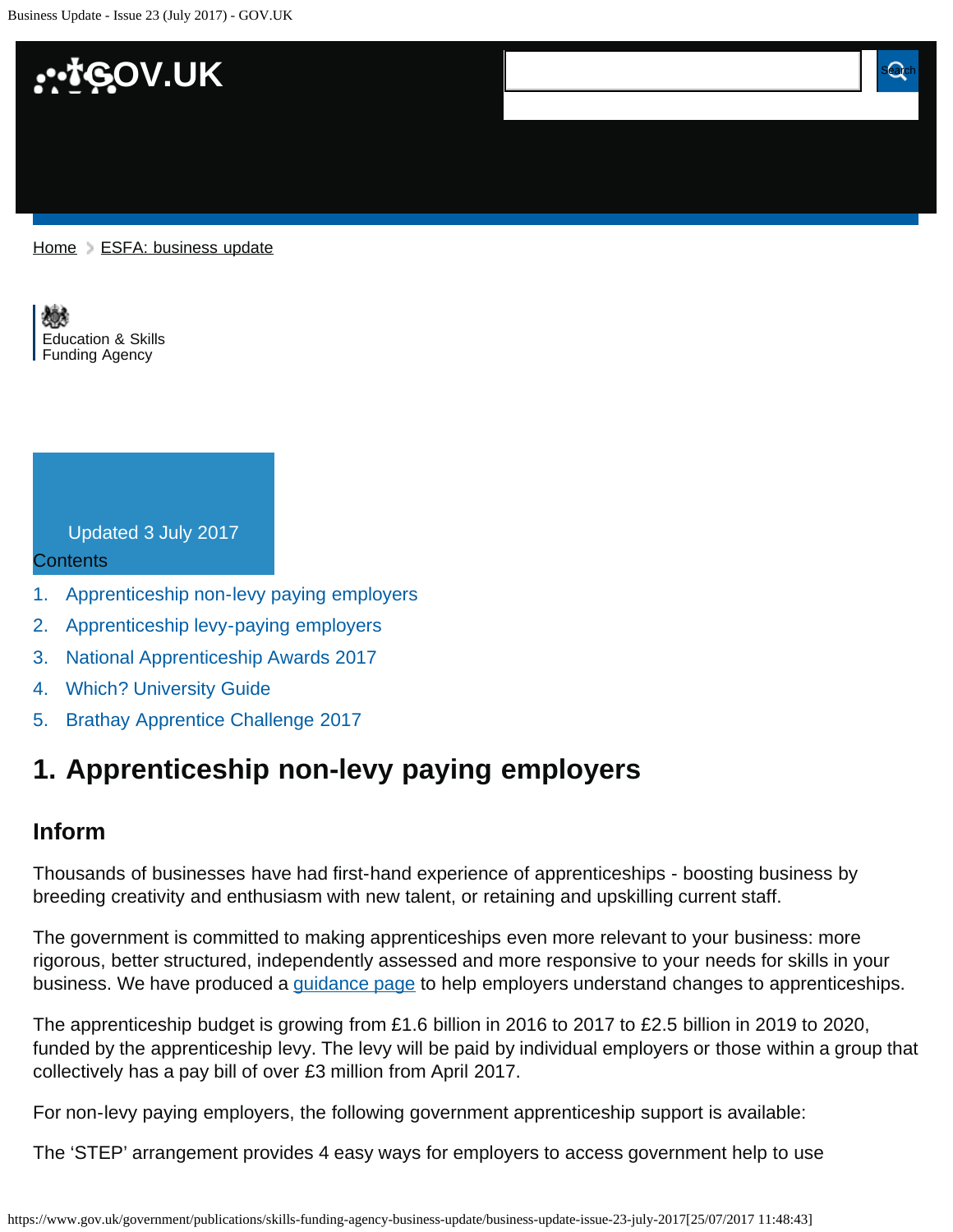apprenticeships to benefit business:

- 1. Support: the government will pay 90% of training and assessment costs for the lifetime of the apprenticeship, any age, any level (up to funding band maximum).
- 2. Teen grant: an extra £1,000 grant will be paid when employers take on a 16 to 18-year-old, or a 19 to 24-year-old that has previously been in care.
- 3. Entrepreneur offer: employers with under 50 staff will also see 100% of training and assessment costs paid for recruiting an apprentice aged 16 to 18.
- 4. Provision for additional support if employers take on those with additional learning needs.

Employers are not required to pay National Insurance Contributions for apprentices under the age of 25 on earnings below the higher tax rate of £827 a week (£43,000 a year).

If recruiting apprentices or upskilling your existing staff through apprenticeships and further advice and support is needed, call 0800 015 0600 or email the [National Apprenticeship Service](mailto:nationalhelpdesk@apprenticeships.gov.uk).

#### **Update on procurement for non-levy paying employers**

In April, we announced a pause on the procurement exercise for apprenticeship training provision for nonlevy-paying employers.

We have made the decision to [cancel the current procurement exercise.](https://www.gov.uk/government/news/update-on-procurement-for-non-levy-paying-employers) A new procurement will launch at the end of July. The new procurement will ensure the best value for employers, providers and apprentices is achieved in the move to a fully employer-led system.

While the new procurement exercise is open, the [register of apprenticeship training providers](https://www.gov.uk/guidance/register-of-apprenticeship-training-providers) will not reopen for new applications. This will not affect training provision for existing learners.

# <span id="page-1-0"></span>**2. Apprenticeship levy-paying employers**

### **Inform**

As an apprenticeship levy-paying employer, you should now have [registered on the apprenticeship service](https://www.gov.uk/guidance/manage-apprenticeship-funds) and started declaring apprenticeship levy on a monthly basis.

Here's a quick reminder of what you need to do if you haven't registered yet.

- 1. Search for training using [find apprenticeship training.](https://findapprenticeshiptraining.sfa.bis.gov.uk/Apprenticeship/Search)
- 2. Register for the apprenticeship service and:
- create an account
- [add one or more organisations](https://www.gov.uk/guidance/manage-apprenticeship-funds#registering-multiple-connected-organisations)
- add one or more PAYE schemes
- invite members of your team so they can use the apprenticeship service
- add apprentices to your account so you can pay the training providers you choose for apprenticeship training
- declare your apprenticeship levy by the 19th of each month, otherwise, you won't receive your levy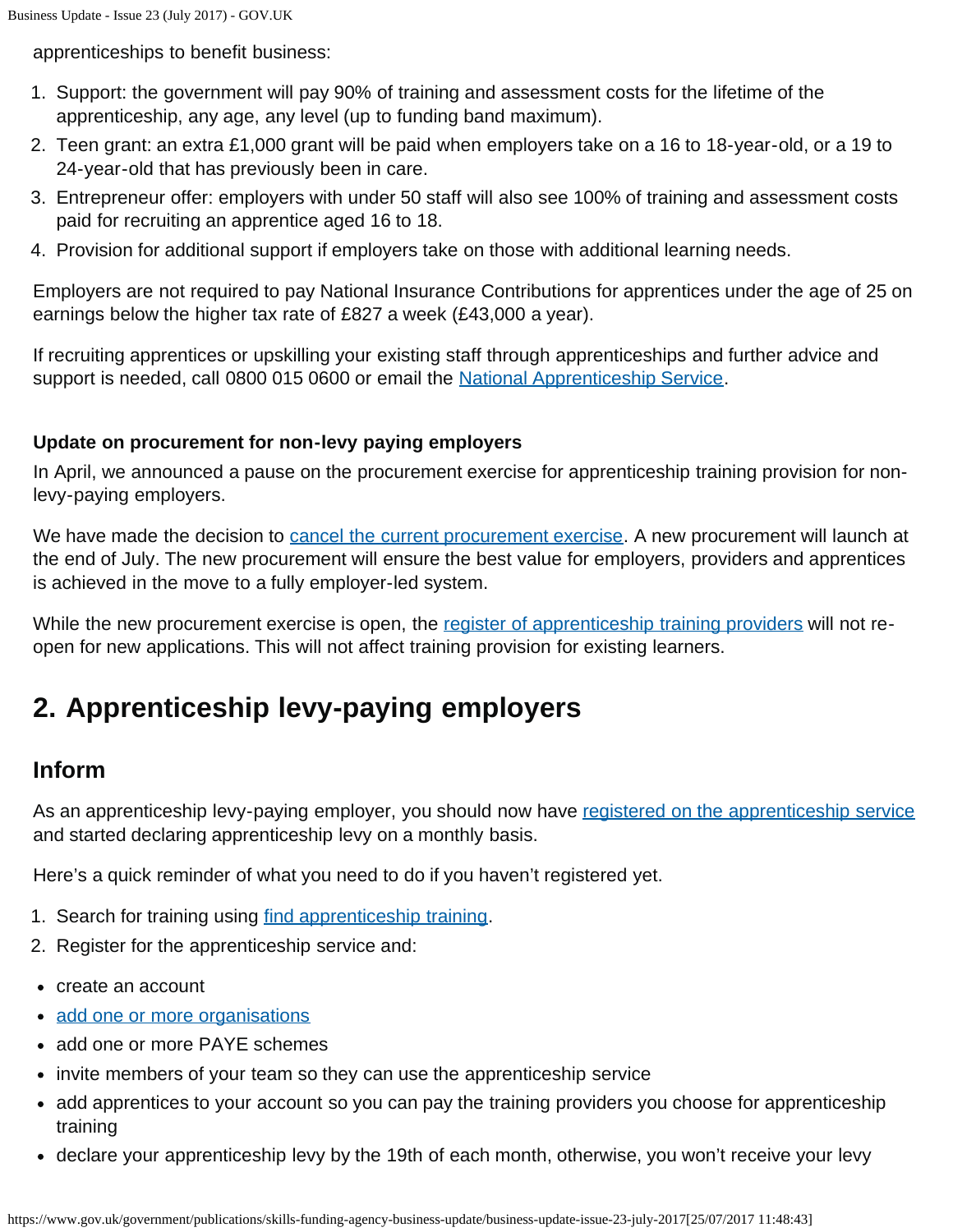funds in that month

If you don't add any apprentices to your account, your training provider will not get paid. The data your training provider sends to us must match the information you approve for each apprentice in the apprenticeship service.

Call the National Contact Centre helpline on 08000 150 600 or email [Helpdesk@manage](mailto:Helpdesk@manage-apprenticeships.service.gov.uk)[apprenticeships.service.gov.uk](mailto:Helpdesk@manage-apprenticeships.service.gov.uk) for help with:

- technical queries about the apprenticeship service
- general apprenticeship information and queries
- accessing the service

Call the HMRC Employer helpline on 0300 200 3200 with queries relating to:

- general levy collection
- calculating the levy
- connected company questions
- calculating the English percentage

Apprenticeship reform is giving organisations the opportunity to review their approach to learning and development, according to the employers who took part in a Q&A session at the Chartered Management Institute's 2017 Partner Conference, held recently in Birmingham. You can find case studies from some of the employers who took part on the [Chartered Management Institute's website.](http://www.managers.org.uk/insights/news/2017/june/three-case-studies-of-how-the-apprenticeship-levy-will-help-employers)

## <span id="page-2-0"></span>**3. National Apprenticeship Awards 2017**

### **Action**

The search to find England's top apprenticeship employers and apprentices and to recognise those individuals who have made a significant contribution to apprenticeships has drawn to a close.

Now in its 14th year, the National Apprenticeship Awards 2017 regional ceremonies will take place during October. Follow [@Apprenticeships](https://twitter.com/Apprenticeships?ref_src=twsrc%5Egoogle%7Ctwcamp%5Eserp%7Ctwgr%5Eauthor) on Twitter to keep up to date with news on the awards.

## <span id="page-2-1"></span>**4. Which? University Guide**

### **Inform**

The National Apprenticeship Service has teamed up with Which? University to develop a free, downloadable [guide to higher and degree apprenticeships.](http://dtmw9u23bb9ya.cloudfront.net/system/file_assets/attachments/4/Higher_and_degree_apprenticeships_-_NAS___Which_Uni_-_Web.pdf) The guide explains how apprentices can earn while they learn in a range of sectors and job roles. Download the guide and share within your network: [Which? University Guide](http://university.which.co.uk/advice/choosing-a-course/is-a-higher-or-degree-apprenticeship-really-right-for-you).

# <span id="page-2-2"></span>**5. Brathay Apprentice Challenge 2017**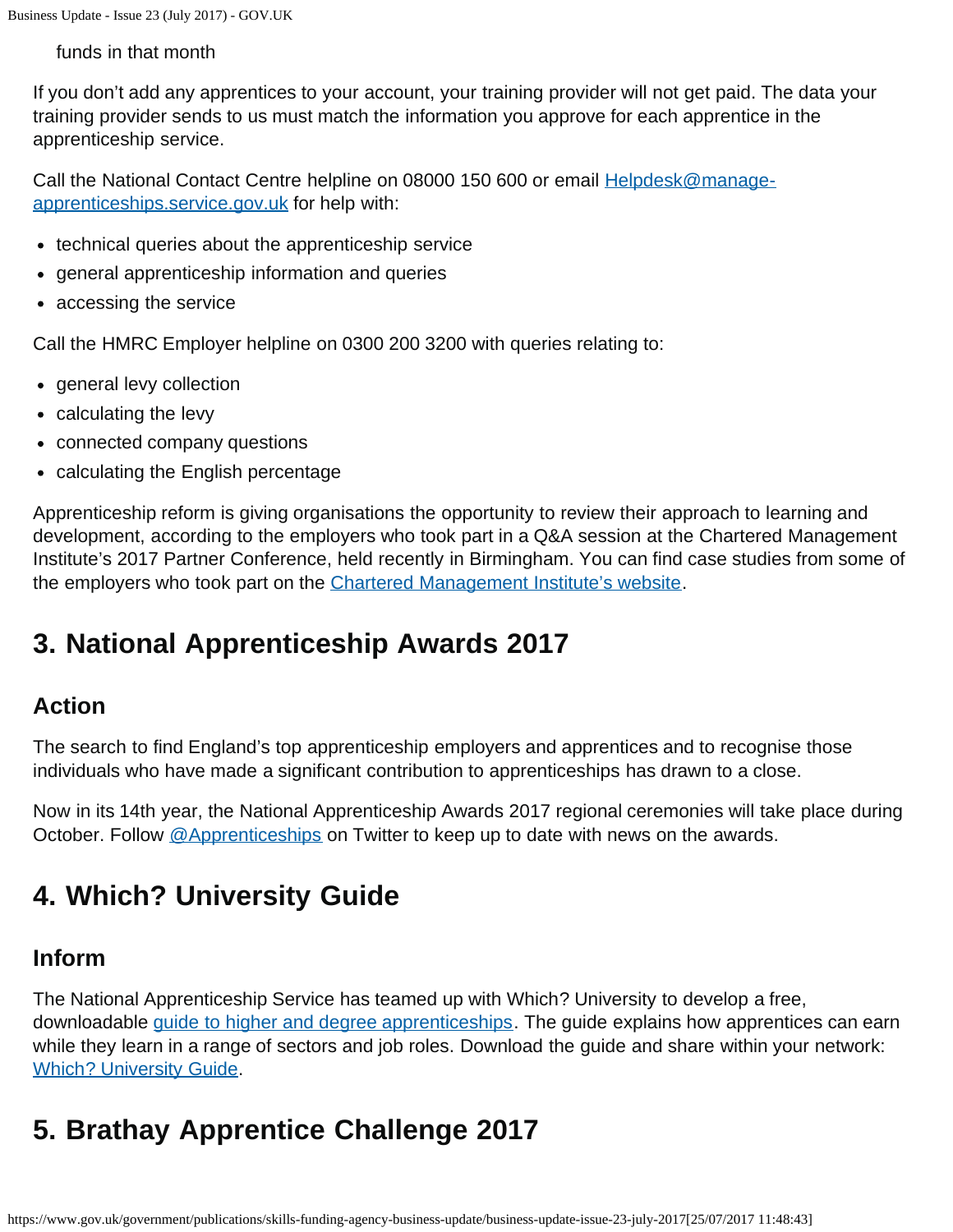### **Inform**

On 14th June, GSK Ulverston were crowned winners of the Brathay Apprentice Challenge 2017. The team of 9 apprentices won the challenge based on their regional activity, community project and performance in the final, which included a presentation and physical and mental challenges.

Nottingham City Homes were second place; with JCB finishing in third place. Derwent Training Association, IBM, Redrow Homes, Severn Trent Water and WSP also completed in the final.

The challenge this year has been a huge success, with:

- 75 teams entering
- 555 school visits up 42% from last year
- 506 new employers recruited up 25% on last year

Through the Brathay Apprentice Challenge, since 2011:

- almost 2,000 school visits
- 475,000 young people spoken to about apprenticeships
- 549 business events
- 1,071 employers will now offer apprenticeships
- contributing an additional £41m to the country's GDP

You can read about the challenge and the successful team on [GOV.UK](https://www.gov.uk/government/news/gsk-crowned-apprentice-team-of-the-year).

**GSK Ulverston, winners of the Brathay Apprentice Challenge 2017 - community project** [GSK Ulverston, winners of the Brathay Apprentice Challenge 2017 - community project](https://www.youtube.com/watch?v=K8IsXhRIcGM)

Is there anything wrong with this page?

#### **Services and information**

**[Benefits](https://www.gov.uk/browse/benefits)** 

[Births, deaths, marriages and care](https://www.gov.uk/browse/births-deaths-marriages)

[Business and self-employed](https://www.gov.uk/browse/business)

[Childcare and parenting](https://www.gov.uk/browse/childcare-parenting)

[Citizenship and living in the UK](https://www.gov.uk/browse/citizenship)

[Crime, justice and the law](https://www.gov.uk/browse/justice)